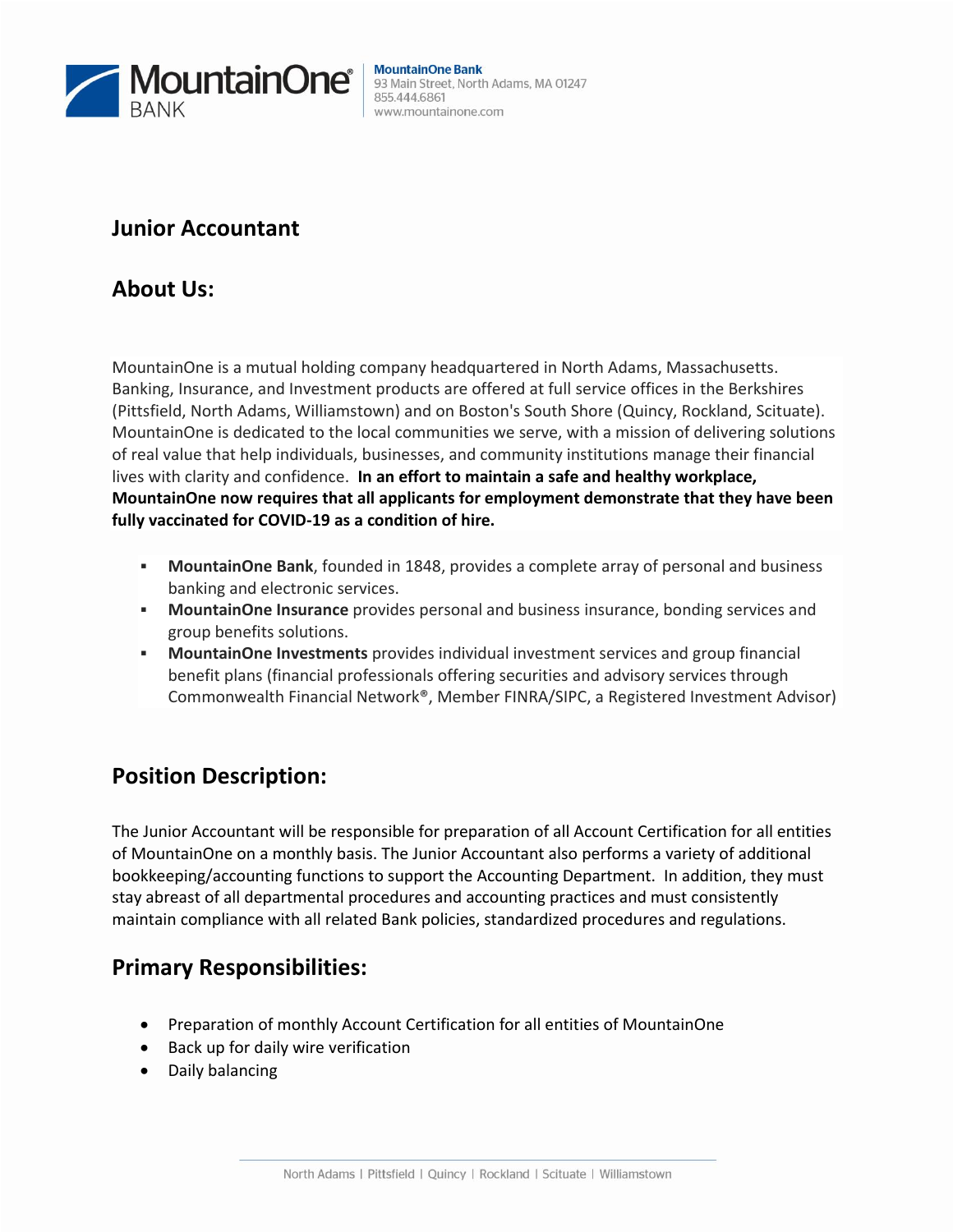- Daily review of the auto-reconcilement report for all deposit and loan product types to associated general ledger accounts. Research and resolve any out-of-balance items and, when necessary, review required posting for adjustment or corrections with supervisor.
- Primary backup to Staff Accountant II for various daily reconcilements including but not limited to the Federal Reserve, ACH, and ATM balancing.
- Weekly bank account reconciliation for MountainOne Bank.
- Preparation of monthly swap statement entries
- Primary backup for daily swap related activity and entries including/pledging receipt of cash collateral via wire transfer.
- Preparation of month end lending file and Charge off and Recovery Report
- Maintain well-documented standard operating procedures for all primary responsibilities.
- Cross train to provide support to department personnel in their absence.
- Maintain compliance with all related bank policies, including Bank Secrecy Act, confidentiality, standardized procedures and regulations.
- Other duties as assigned.

### **Qualifications:**

- Minimum Associates Degree in Accounting or two years' experience in banking.
- Proficiency with Microsoft Excel, Word and Outlook required.
- Excellent follow-up and organizational skills.
- Ability to work independently and in a team environment.
- Critical thinker.
- Excellent written, verbal and interpersonal communication skills.
- Accurate, deadline and detail oriented.
- Ability to deal with and show discretion in confidential matters.
- 25% availability to travel outside of 25-mile radius.
- Ability to sit, drive, bend, answer the phone and perform computer input.

# **To Apply:**

Please email your resume and letter of interest to: [careers@mountainone.com.](mailto:careers@mountainone.com) MountainOne is an Equal Opportunity Employer. All qualified applicants will receive consideration for employment without regard to race, color, religion, gender, national origin, age, disability, or veteran status. (Compliant with VEVRAA and Section 503 rules)

MountainOne Bank is Member FDIC. Member DIF. **Example Housing Lender.**